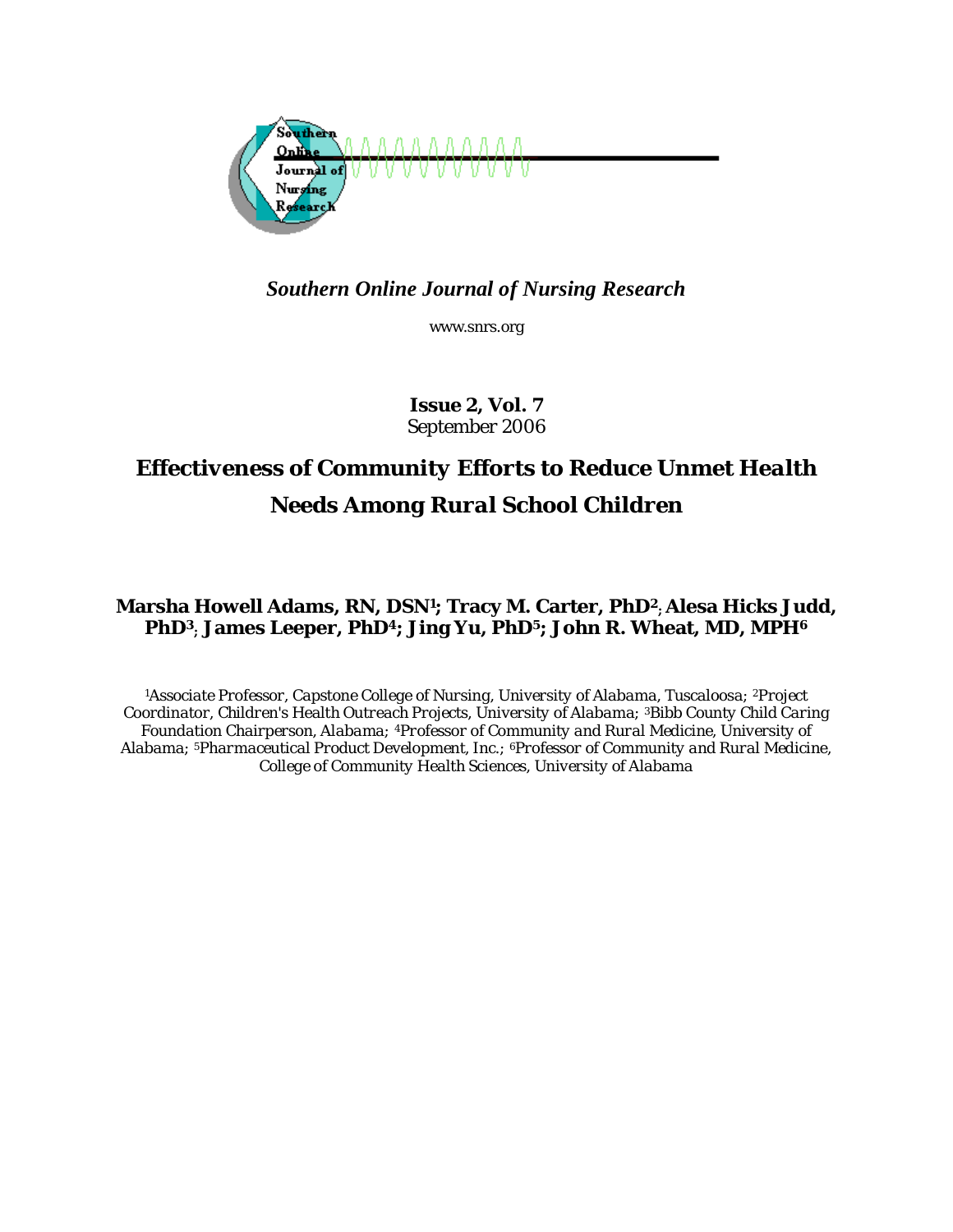#### **ABSTRACT**

 Unmet health needs among children are a major problem. The purpose of the study is to determine the effectiveness of community efforts to reduce unmet health needs over a five-year period, controlling for health insurance coverage status and age in a rural school-aged population. Data was collected through school-based non-invasive health screenings for 7665 observations for 2813 student participants made throughout a fiveyear period. The health insurance coverage revealed an 11% uninsured rate. Uninsured and publicly insured children were significantly more likely to have an unmet dental need with elementary students experiencing the greatest amount of unmet dental need. Unmet vision need was significantly greater among publicly insured children with junior high students more likely to experience the need. Privately insured children were significantly less likely to experience an unmet auditory need. It is clear that health insurance plays a significant role in having a child's overall health needs met. It is imperative that every effort be made to ensure children's access to health care and enrollment in insurance programs.

#### *Key Words: rural children, unmet health needs, health insurance coverage*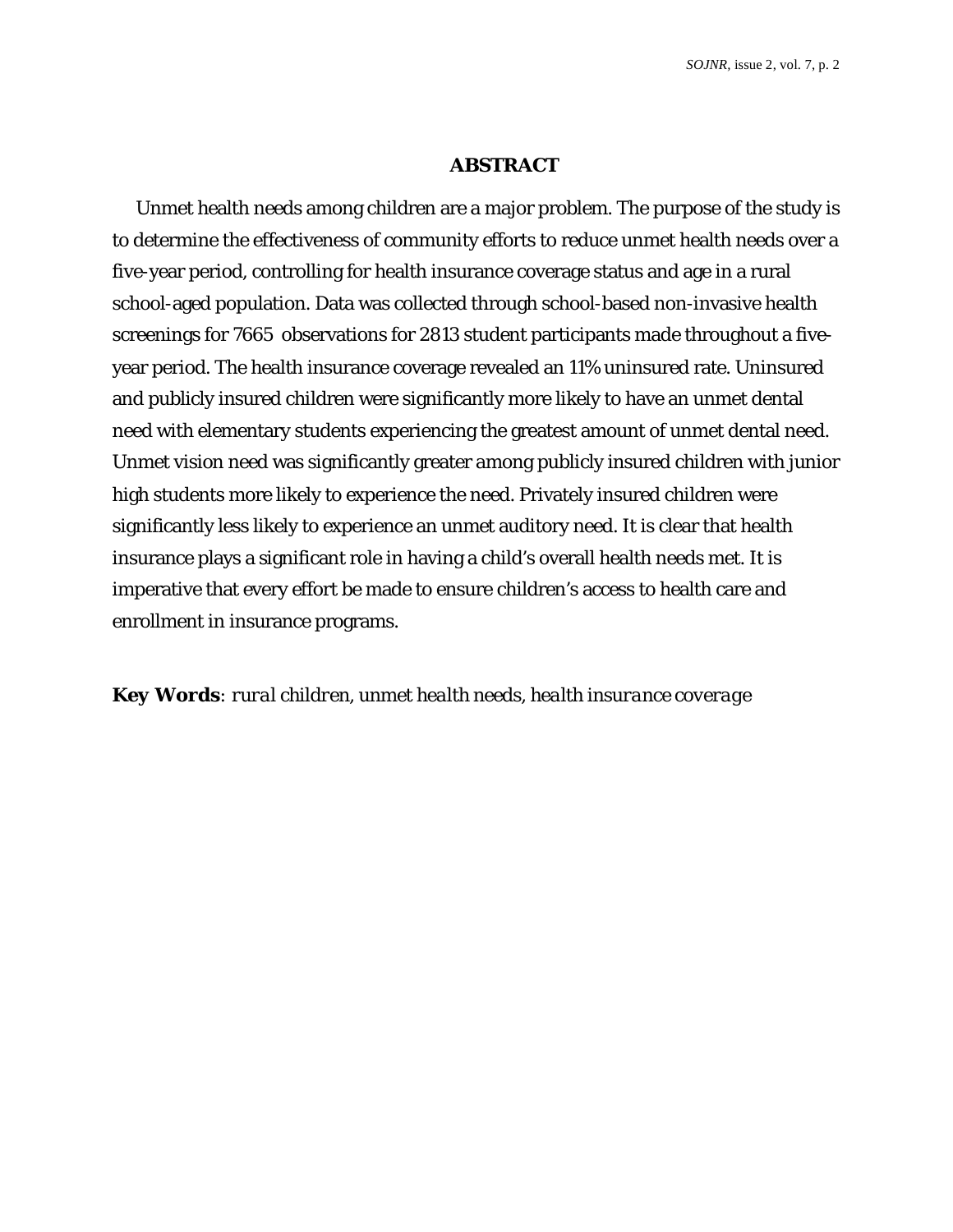# **Effectiveness of Community Efforts to Reduce Unmet Health Needs Among Rural School Children**

#### **Introduction**

 The United States has one of the most prosperous and technologically advanced health care system in the world, spending more per capita on health care than any other country, yet a glaring concern for such a prosperous nation is the prevalence of unmet health needs evident in the nation's youth.**<sup>1</sup>** Unmet health needs are related to the availability and usage of children's health insurance coverage.**<sup>2</sup>**

 Diverse groups of children have experienced a wide range of unmet health needs. Unmet health needs among children are identified as a major problem and can have a profound and lifelong impact on health status and quality of life. While research in the area is limited, existing studies have supported the significance of this problem. In the United States during the last decade, 7.3% (4.7 million) of children experienced having at least one unmet health need, with dental care being the most prevalent.**3-5** Uninsured adolescents were four times as likely to have an unmet health need when

compared to their insured counterparts. Uninsured children were more likely to go without dental care and medicalsurgical care.**2** They were also three times as likely to go without needed eyeglasses and prescription drugs as compared to insured children.**5,6**

 Among children, dental care was ranked the number one unmet need, followed by prescription drugs, vision care, medical care, and mental health care, respectively.**3,4,7,8** Peterson, Niesson, and Lopez**9** investigated dental morbidity and found that different types occurred at different ages. The most prevalent problems identified were caries, gingival disease, malocclusion, loose teeth, and trauma. Research by McCormick, Kass, and Elixhauser et al.**10** found that less than half of all children had a dental care visit and no subset of the children's group even reached 60% with at least one visit. Among ethnic groups, African American (27.2%) and Hispanic American (49.2%) were least likely to receive dental care.

 Unmet health needs can be attributed to disparities found between insured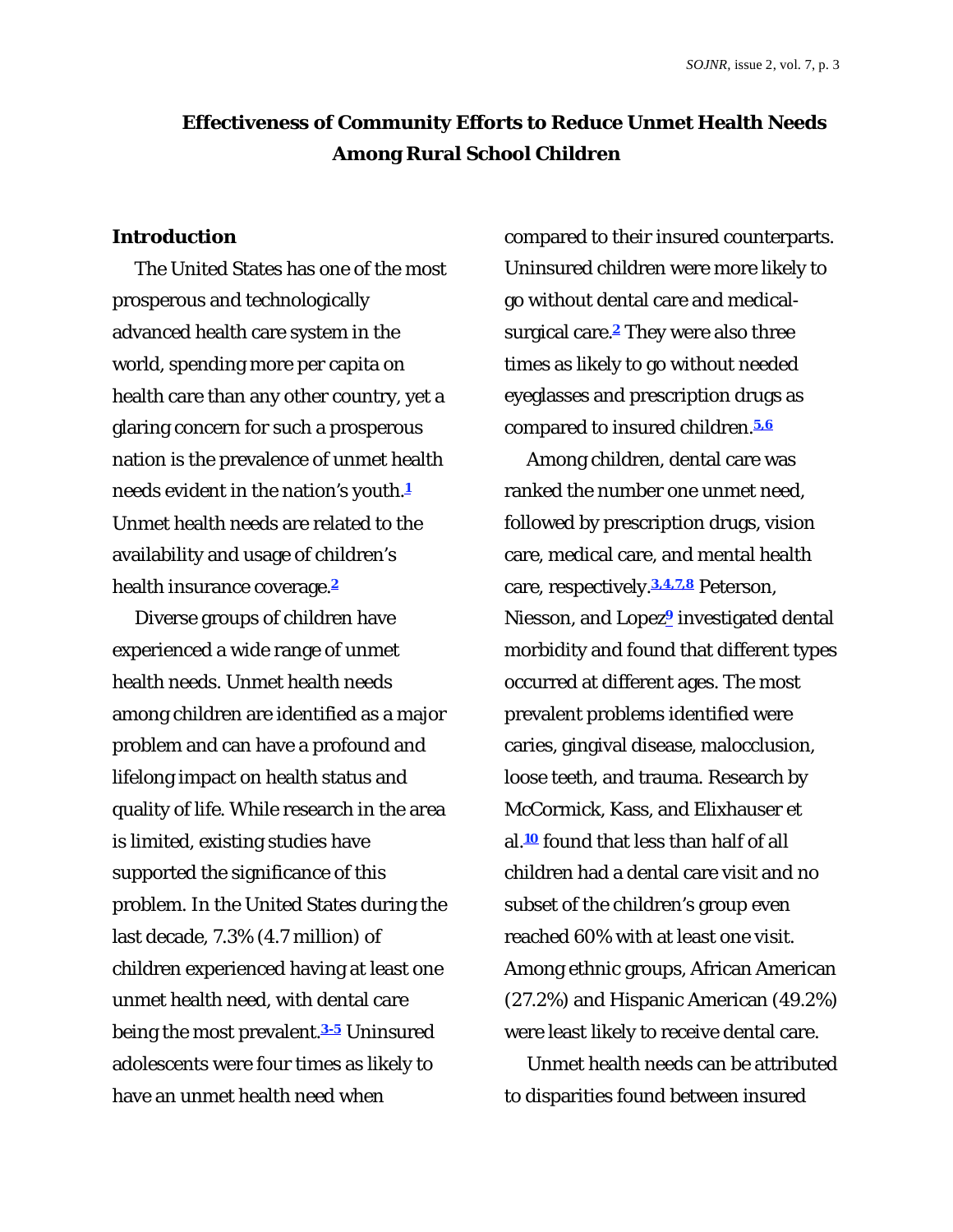and uninsured children's access to different types of health care, such as medical-surgical care, dental care, prescription drugs, eyeglasses, and mental health care. Carter, et al.**11** found that insured rural children utilized medical and dental services more frequently than the uninsured.

 Children's unmet health needs have become of increasing concern to school personnel, medical professionals, the general public, and a growing number of public agencies. The purpose of the current study is to determine the effectiveness of community efforts to reduce the most commonly unmet health needs and whether differences exist based on health insurance coverage, age, and project year, as identified in an overall health assessment in a rural, school-aged population. The primary research questions are: (1) What are the trends in health insurance status among rural school children between project years one through five? (2) What are the trends in unmet health needs of K-12 rural children? (3) Is there a difference among insured and uninsured K-12 rural children's unmet health needs? (4) Is there a difference among age groups in rural children's unmet health needs?

And, (5) Do unmet health needs decrease over time after controlling for insurance status (public, private and uninsured) and age category?

 The opportunity to conduct this study was afforded by a partnership between Blue Cross and Blue Shield (BCBS) of Alabama, a rural community, and the local school system, a partnership whose purpose was to demonstrate the feasibility of school-based efforts in the rural South to identify and enroll uninsured children into existing insurance programs.**12** BCBS provided a grant to evaluate this Child Caring Initiative over a five-year period. Initiated in West Alabama's Bibb County, it is the first program known to Blue Cross Blue Shield of Alabama to place insurance program policy in the hands of local community members.

 One of the primary research questions in the current study was to examine differences in children's unmet health needs based on health care coverage. The assumption that children who have less access to health services have increased unmet health needs than children with improved access was based on Aday and Anderson's behavioral model of health care access.**<sup>13</sup>** Aday and Anderson suggest that people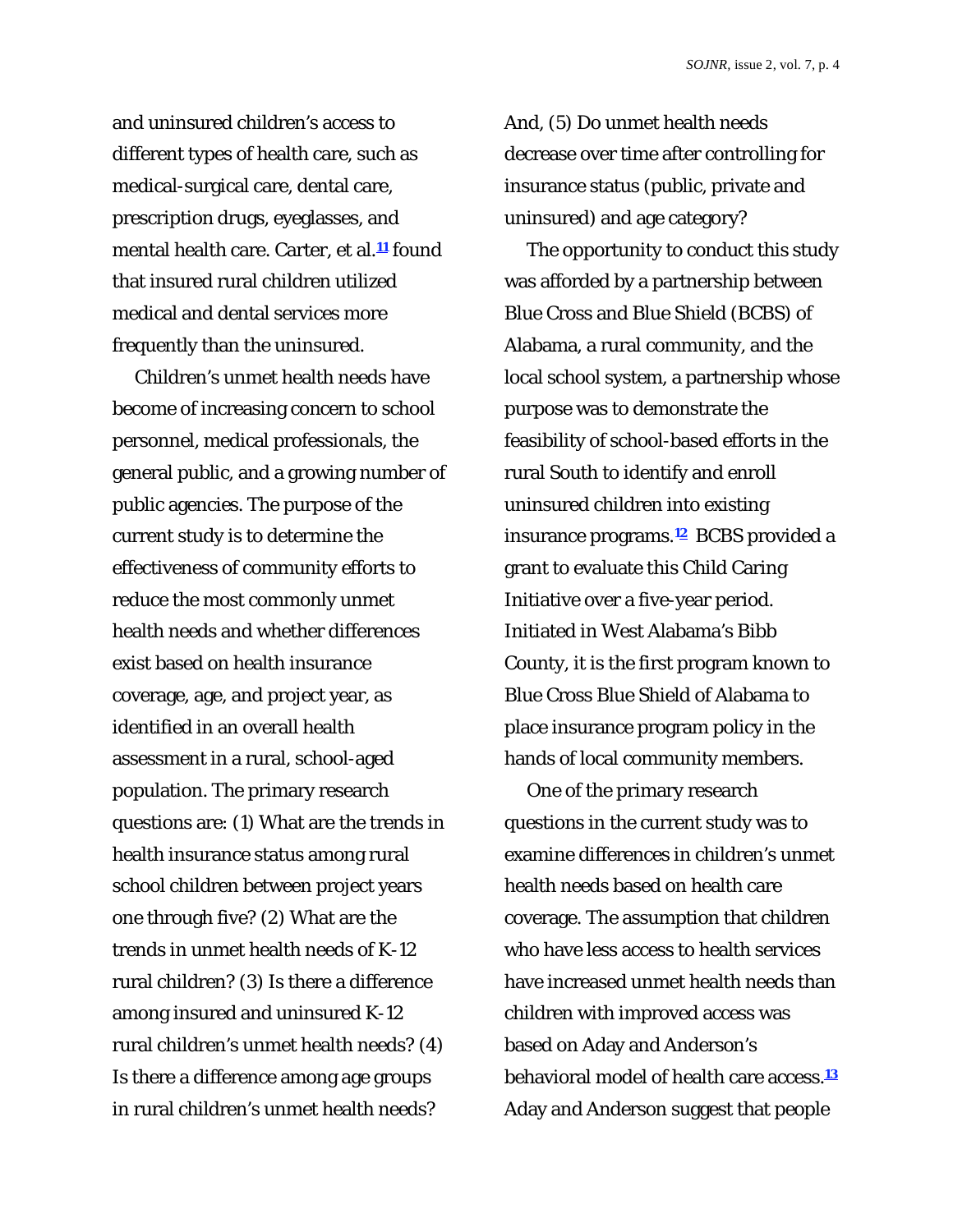are predisposed to use health services based on their sociodemographic characteristics, such as age, race, and values regarding health. Health service use is then facilitated by (1) enabling factors, such as health insurance and having a regular source of care; (2) need-based factors, such as illness level; and (3) health-system factors, such as access to actual services and providers. Aday and Anderson's framework has been supported in the literature as an effective model for predicting health service utilization.**5,13,14**

 The Child Caring Initiative is structured as a community-based participatory research model. This model is based on the premise that the community is an active participant in the research process, from the design stage to the evaluation and implications stage of research. Community-based participatory research (CBPR) has been given considerable attention in recent years as a meaningful approach in research with vulnerable populations. The core belief of CBPR is that both problems and solutions lie within the community and that any mode of effective change must actively involve the community for any long-term sustainability to occur. The result is

research that relies heavily on the community to develop programs and policies that are acceptable to the community. In accordance with this dynamic, the following research is the result of a collaborative universitycommunity partnership, with primary direction coming from the community.**15-17**

#### **Methods**

*Design and Sample.* The Child Caring Initiative study is based on a longitudinal analysis of rural children's school-based head-to-toe physical assessment and health screening made during school health fairs. Analyses are based on annual observations over a five-year period (1996-2000). The University of Alabama Institutional Review Board (IRB) and the county's board of education provided approval for the study conducted by the community formed organization.

 The rural county where this study was conducted has moderate resources and is in close proximity to an urban center, not unlike many rural areas throughout the Southeast. There were no special characteristics of the county or its population to lead one to conclude that children in the county were not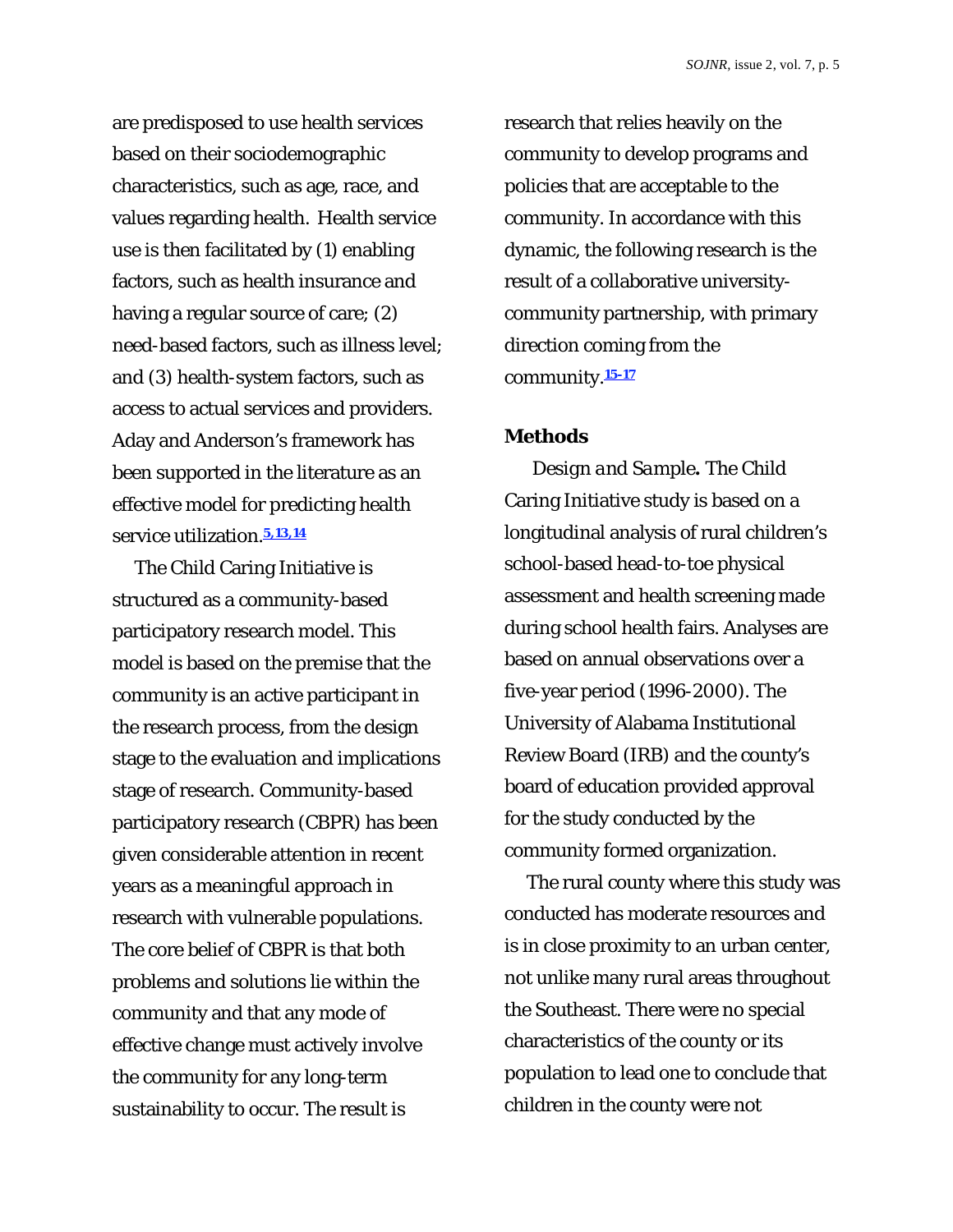representative of rural children from throughout the Southeastern United States.**18,19** A single public school system seemed a realistic option for capturing a representative sample of the target population. All children grades K-12, who were enrolled in the school system in a central geographic area were afforded the opportunity to participate in the school health fairs; hence, population sampling methods were not employed in the current study. Physical assessments were performed annually at on-site health fairs for each of the four schools that are within the single school system: elementary (K-3), middle (4-6), junior high (7-8), and senior high (9-12).

*Measures.* The survey instrument employed in the Child Caring Initiative (CCI) consisted of a consent form, parent questionnaire and health evaluation form. The parent questionnaire requested information about family demographics, child health insurance status, health utilization and health behaviors. The health evaluation form included spaces for health professionals to record vision, hearing, and scoliosis screening results, a dental examination, a brief head-to-toe physical examination, and blood hemoglobin.

*Procedures.* The Child Caring Initiative provided a series of incentives for both students and teachers to encourage full participation in health fairs. All students who returned the consent form and parent questionnaire, regardless of permission status, were entered into prize drawings. Teachers obtaining an 80% return rate were given a \$25.00 gift certificate for school supplies; those having a greater than 90% return rate were additionally entered into a drawing for a \$100.00 gift certificate, one per school.

 The health fairs were conducted by community volunteers and by university nursing students and faculty. The school gymnasiums were organized into a series of health stations.(Table 1). Students had the option of not participating in any aspect of the health fair with which they were not comfortable. Following receipt of the parent questionnaire, an attempt was made to follow up any questionnaire indicating that a child had no insurance coverage source available. Outreach was conducted to enroll families in available sources of health care coverage, such as Medicaid, State Child Health Insurance, or the BCBS Child Caring Foundation. Additionally, referrals for follow-up care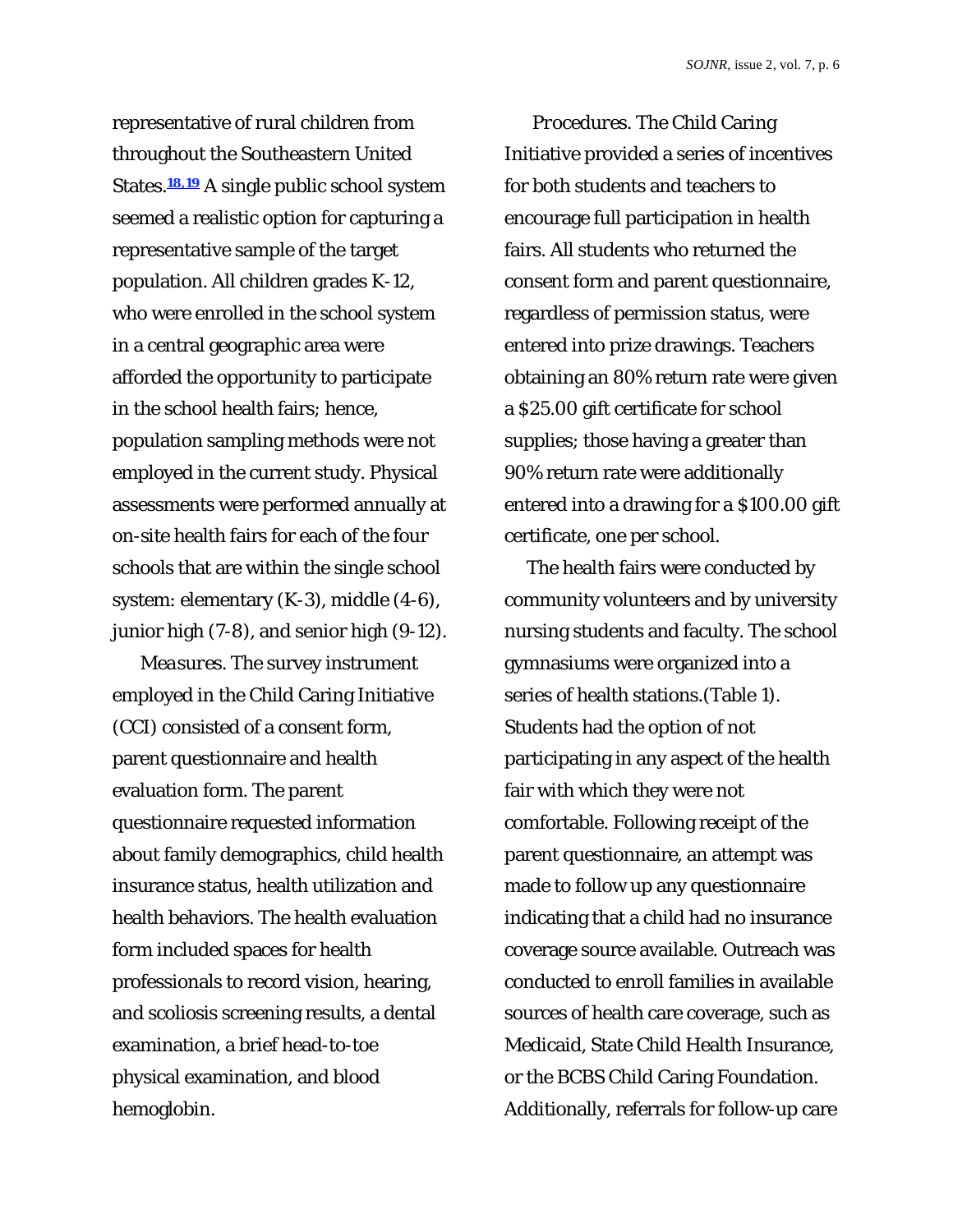or further evaluation were provided to the parents for any questionable finding identified through the school-based health screenings. For children with conditions requiring immediate attention, parents were notified by a

telephone call on the day of the health screening. All other referrals were made by sending a form to parents indicating the questionable findings on the day of the health fair.

## Table 1 *Health Fair Stations*

Station 1: Check-In. Students registered with the health fair. Each student was verified as having permission to participate. Once verified, they were given their health assessment form and sent to the next available station.

Station 2: Interview. Students were asked a series of questions regarding demography, health behaviors and utilization.

Station 3: Vital Signs. Student vital sign weight, height, blood pressure, heart rate, and respiratory rate- were assessed and recorded.

Station 4: Vision Test. Student vision assessed using Snellen Letters and Picture Tests. Referral forms were given to students with 20/40 or above in either eye.

Station 5: Hearing Test. Student hearing was assessed using an audiometer. Referral forms were given to students requiring 30 db or greater to detect sound.

Station 6: Physical Examination. Student physical health-general appearance, head, eyes, ears, nose, mouth/throat, heart, lungs, and scoliosis screen was assessed.

Station 7: Anemia Test. Student blood was analyzed using a hemoglobin or hematocrit test for students having permission. Students with hemoglobin values below 12%, or hematocrit values below 30% were given a referral for follow-up evaluation.

Station 8: Check-Out. Students checked-out of the health fair. Forms were verified as complete and students were given a balloon, school pin, and/or soda depending on age.

*Variables.* Unmet health needs are measured using composite scores for dental, visual, and auditory health and in relation to referrals/types of referrals.

The dental score is a composite of abnormally missing teeth, unfilled cavities, discoloration, and assessment of the mouth. The vision score is a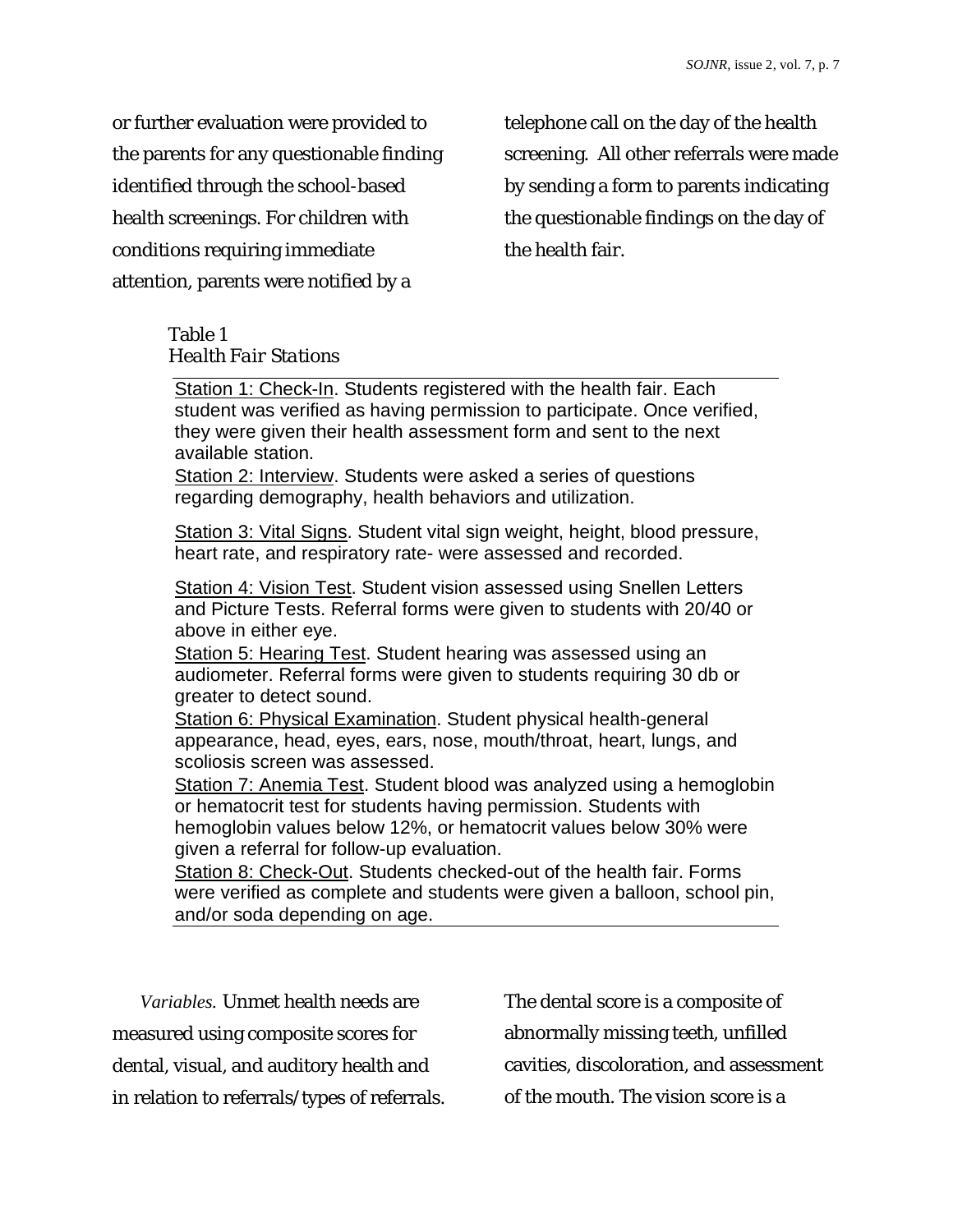composite of vision scores using a Snellen eye chart and abnormalities of the eye. The auditory score is a composite of hearing test scores and abnormalities of the ear. Each of the variables used in composite scoring were measured dichotomously as either 0 (no unmet need) or 1 (unmet need). The composite score for dental health, visual health, and auditory health were each analyzed dichotomously as either the presence or absence of an unmet need. Referrals were scored as either 0 (no referral) or 1 (referral made). Analysis was controlled for by children's type of health insurance coverage, age group, and project year. Type of health insurance coverage was categorized as uninsured, publicly insured, or privately insured. Age group was categorized by school grade level: elementary (K-3); middle  $(4-6)$ ; junior high  $(7-8)$ ; and high school (9-12). The project years included in the analyses were 1996 through 2000. Each of these dependent variables, i.e. dental unmet need, visual unmet need, auditory unmet need, dental referral, vision referral, auditory referral, primary care referral and any referral, was a categorically repeated measure across five years. Type of health insurance coverage, data collection year,

and age group were all time-varying explanatory variables. Generalized estimating equations (GEE) were used to test differences across type of coverage, age group, and changes over time with a SAS PROC Gen Mod procedure, SAS version 9.0. with an  $\alpha$  of .05.

#### **Results**

*Study Participants.* The repeatedmeasures research design in the current study was achieved by linking student participants from previous years with current years using a unique identification number for each participant. Other linked data included race, gender, date of birth, and parent/guardian name. The resulting sample size for the current analyses were based on 7,665 matched observations for 2,813 student participants. Among participants, 51% were female, and 45% were non-white. Less than 1% of minority participants were of a racial background other than African American. Approximately 73% of participants lived in homes earning less than \$32,000 annually. The head of household education level was high school or above in 87% of the study population. Compared to non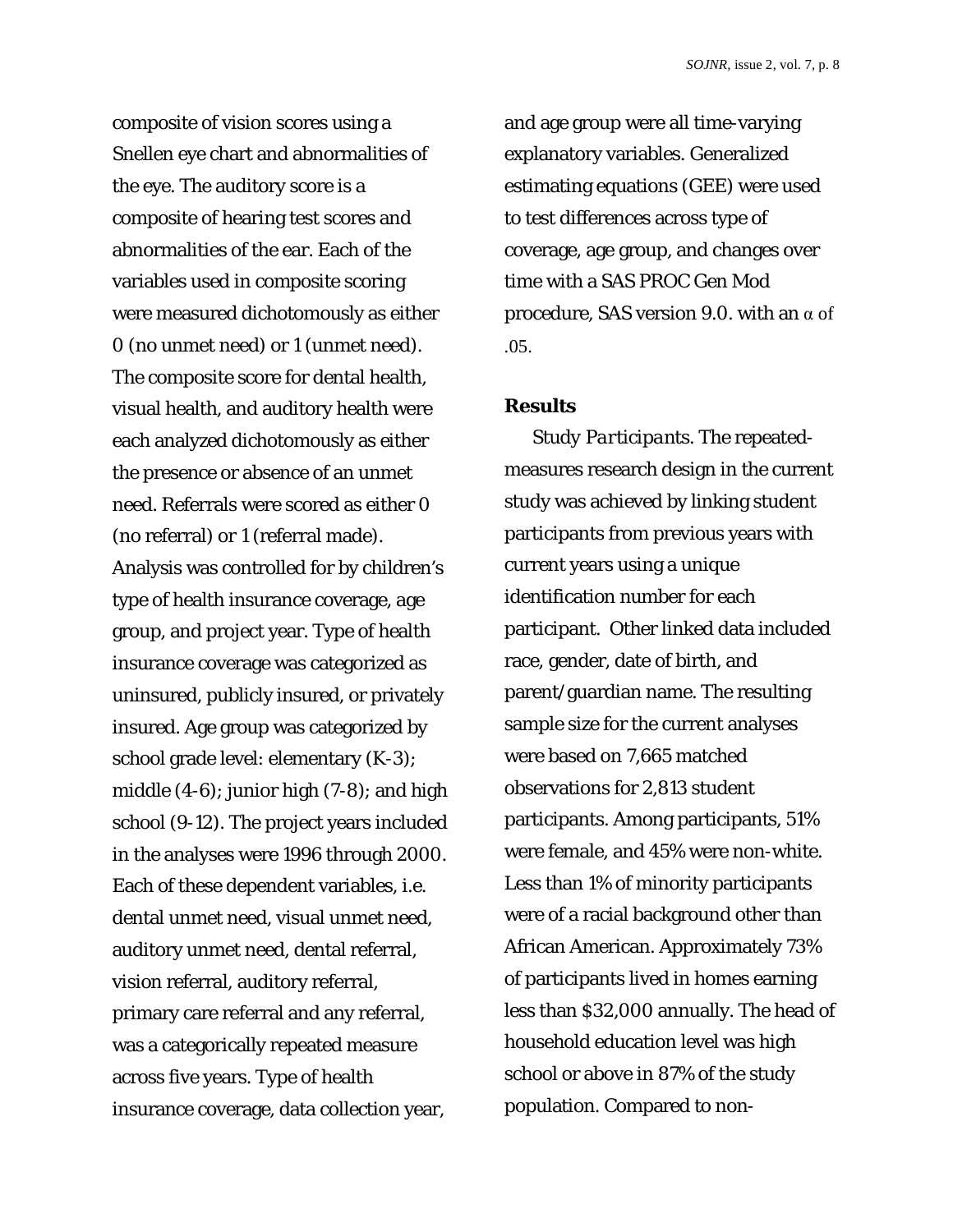participants (students of the schools as a whole), there were no significant differences in percent female, percent non-white, or other characteristics of socio-economic status.

 Across the five-year study period, approximately 79% of enrolled students participated in the school-based health fairs. Participation was higher among younger students, ranging from 85% to 91% in grades K-3, 83% to 90% in grades 4-6, and 54% to 69% in grades 7- 12. Participation rates include only

students with full participation in the school-based health assessments. Students who were absent, withdrawn or moved, in alternative school, or those without parental consent are not included in the rate of participation, nor were students who declined to participate. Consequently, the overall response rate weighed in slightly higher at 93% of enrolled students. Table 2 describes the participation rate by school site and project year.

| Year           |                                                | <b>Elementary</b><br>$(K-3)$ | <b>Middle</b><br>$(4-6)$ | Junior &<br><b>Senior</b><br>High<br>(7-12) | Average<br>Participation<br>Rate by Year |
|----------------|------------------------------------------------|------------------------------|--------------------------|---------------------------------------------|------------------------------------------|
|                | <b>School Participation</b>                    | 548                          | 385                      | 632                                         |                                          |
|                | School Attendance                              | 641                          | 445                      | 1,007                                       |                                          |
|                | <b>Participation Rate</b>                      | 85%                          | 87%                      | 63%                                         | 78%                                      |
| $\overline{2}$ | <b>School Participation</b>                    | 553                          | 393                      | 683                                         |                                          |
|                | School Attendance                              | 623                          | 438                      | 983                                         |                                          |
|                | <b>Participation Rate</b>                      | 89%                          | 90%                      | 69%                                         | 83%                                      |
| 3              | <b>School Participation</b>                    | 553                          | 366                      | 585                                         |                                          |
|                | School Attendance                              | 607                          | 452                      | 941                                         |                                          |
|                | <b>Participation Rate</b>                      | 91%                          | 81%                      | 62%                                         | 78%                                      |
| 4              | <b>School Participation</b>                    | 543                          | 409                      | 604                                         |                                          |
|                | School Attendance                              | 602                          | 467                      | 937                                         |                                          |
|                | <b>Participation Rate</b>                      | 90%                          | 88%                      | 64%                                         | 81%                                      |
| 5              | <b>School Participation</b>                    | 529                          | 369                      | 478                                         |                                          |
|                | School Attendance                              | 600                          | 445                      | 886                                         |                                          |
|                | <b>Participation Rate</b>                      | 88%                          | 83%                      | 54%                                         | 75%                                      |
|                | <b>Average Overall Participation by School</b> | 89%                          | 86%                      | 65%                                         |                                          |

#### Table 2 *Participation Rates by School Site and Project Year*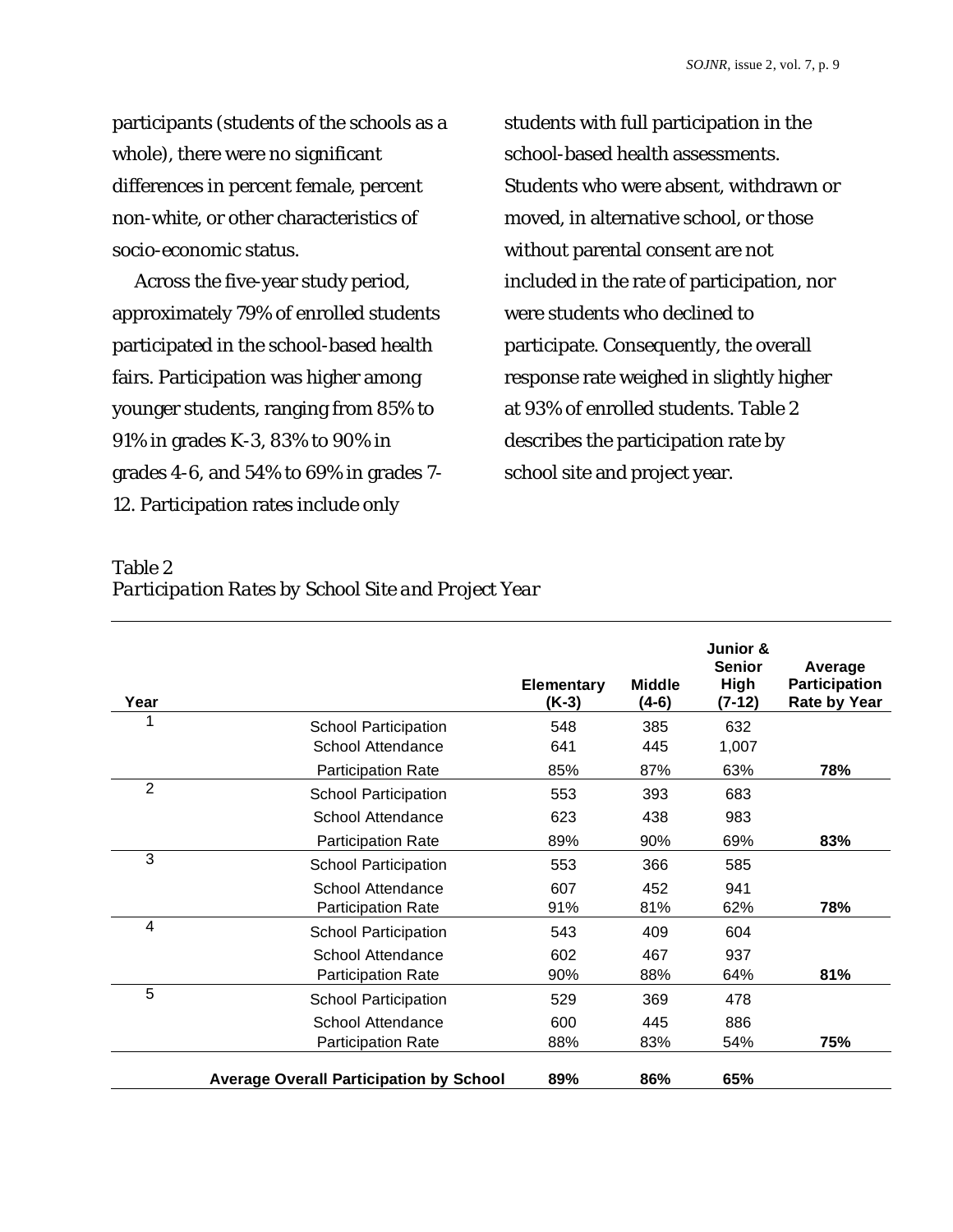Trends in health insurance status among the participants over the five year timeframe revealed an 11% uninsured rate, decreasing from 16.19% in 1996 to 9.12% in 2000. Significant differences in coverage status were identified in 1996 to 1997 and 1997 to 1998, with a stabilizing effect beginning in 1998 through 2000. Figure 1 depicts the

health insurance coverage status among participants across the five-year study period. Similar to national trends, public health insurance coverage increased, while private coverage decreased. While the uninsured rate decreased annually in 1996 through 1998, there was not a net reduction of uninsured in 1999 and 2000.

Figure 1. *Trends in Health Insurance Coverage 1996-2000*

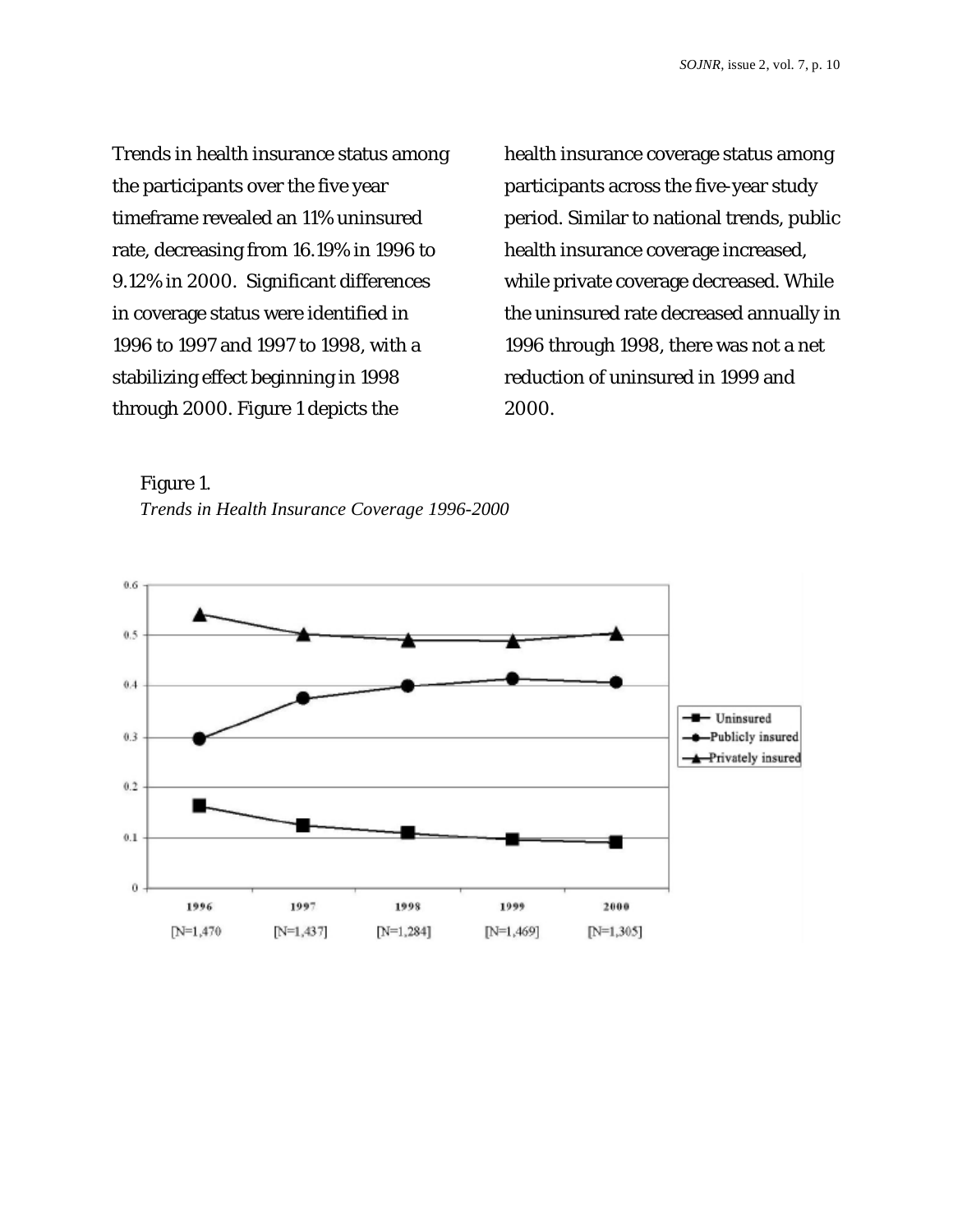| <b>Unmet Needs Health Composite</b>         |
|---------------------------------------------|
| Results according to Health Insurance       |
| Status and Age. Type of health              |
| insurance coverage, age group, and          |
| project year were statistically significant |

factors in composite scores for dental, vision, and auditory unmet needs (p<.01) (Table 3). The results for each health composite category are described below.

#### Table 3

*Health Composite Results (as proportion of children experiencing the health condition) by Health Insurance Coverage, Age Group and Project Year* 

|                    |        |        |          |          |          |          | Primary  |           |
|--------------------|--------|--------|----------|----------|----------|----------|----------|-----------|
|                    |        |        |          | Dental   | Vision   | Auditory | Care     |           |
|                    | Dental | Vision | Auditory | Referral | Referral | Referral | Referral | Referrals |
| Uninsured          | 0.36   | 0.17   | 0.30     | 0.20     | 0.13     | 0.14     | 0.18     | 0.49      |
| Publicly           |        |        |          |          |          |          |          |           |
| Insured            | 0.36   | 0.21   | 0.28     | 0.20     | 0.17     | 0.15     | 0.17     | 0.53      |
| Privately          |        |        |          |          |          |          |          |           |
| Insured            | 0.29   | 0.17   | 0.25     | 0.14     | 0.13     | 0.13     | 0.12     | 0.41      |
| Elementary         | 0.43   | 0.16   | 0.31     | 0.21     | 0.11     | 0.12     | 0.19     | <b>NA</b> |
| Middle School      | 0.39   | 0.19   | 0.20     | 0.21     | 0.17     | 0.10     | 0.16     | NA.       |
| Junior High        | 0.32   | 0.20   | 0.30     | 0.18     | 0.17     | 0.14     | 0.13     | <b>NA</b> |
| <b>High School</b> | 0.20   | 0.17   | 0.31     | 0.12     | 0.13     | 0.20     | 0.15     | <b>NA</b> |
| 1996               | 0.48   | 0.18   | 0.23     | 0.36     | 0.16     | 0.19     | 0.06     | 0.59      |
| 1997               | 0.33   | 0.18   | 0.41     | 0.15     | 0.10     | 0.16     | 0.19     | 0.47      |
| 1998               | 0.38   | 0.24   | 0.37     | 0.06     | 0.15     | 0.12     | 0.15     | 0.39      |
| 1999               | 0.32   | 0.16   | 0.20     | 0.19     | 0.17     | 0.08     | 0.24     | 0.49      |
| 2000               | 0.17   | 0.14   | 0.18     | 0.15     | 0.14     | 0.15     | 0.14     | 0.45      |

*Unmet dental need.* After adjusting for age group and year, uninsured  $(p=.000)$  and publicly  $(p<.0001)$ insured children were significantly more likely to have unmet dental need than their privately insured counterparts. There was no significant difference in composite scores between uninsured and publicly insured children. Elementary students experienced the greatest amount of unmet dental need, decreasing as children got older. The

difference in unmet dental need was largest between elementary and high school students (OR=3.36, p< .0001). Participants in 1998 were significantly (p<.0001) more likely than those in 1997 to have unmet dental need. Otherwise, unmet dental needs generally declined over time.

*Unmet vision need.* Unmet vision need was significantly (p<.0001) greater among publicly insured than for uninsured or privately insured,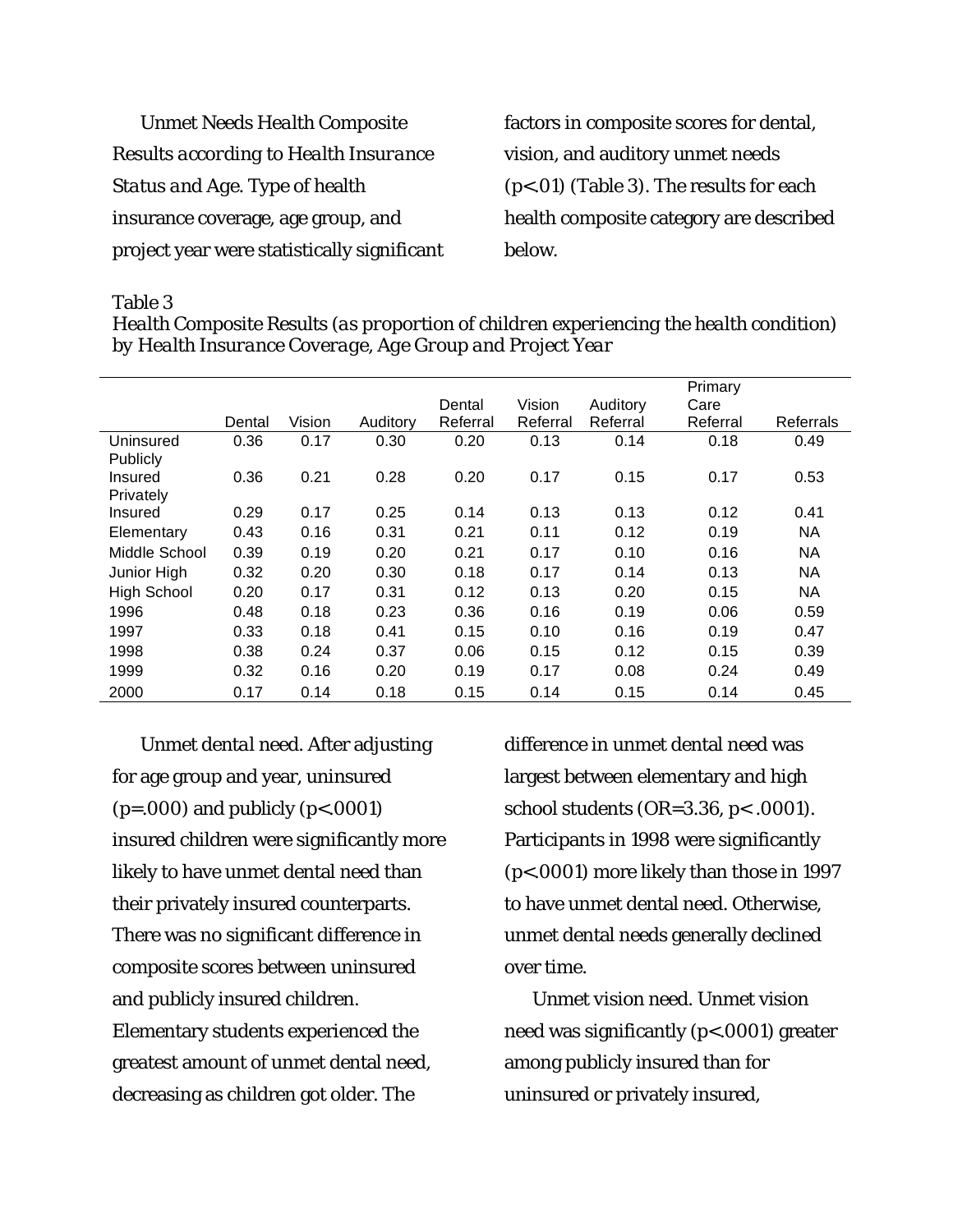adjusting for age and year. Contrary to expectation, a need for vision care did not differ significantly between uninsured children and privately insured children. Elementary students had significantly (p=0.019) less vision care need than middle or junior high school students. Unmet vision need did not differ significantly between elementary and high school students, or between middle and junior high school students. However, junior high students were significantly (p=0.018) more likely to experience unmet vision need than elementary or senior high students. After adjusting for age group and coverage status, participants in 1998 experienced significantly greater (p<.0001) unmet vision need than participants in other years. Otherwise, unmet vision need largely decreased with time, with year 2000 participants experiencing the least need.

 *Unmet auditory need.* Privately insured children were significantly (p=.012) less likely to experience unmet auditory need than were publicly insured or uninsured children. There was no significant difference between publicly insured or uninsured children's auditory need, nor between elementary, junior, or high school students. By

comparison, middle school students had significantly (p<.0001) less unmet auditory need than elementary, junior, or senior high school students. Unmet auditory need differed significantly (p<.0001) year-to-year, except for 1999 to 2000. While unmet auditory health need generally declined over time, there was significantly (p<.0001) less auditory health need in 1996, compared with observations in 1997 and 1998.

*Referral Results*. Referrals were analyzed in terms of whether a child received a referral and by type of referral, categorized as dental, vision, auditory, or primary health care referral (Table 3). Results for referral categories are described below.

 *Referral.* Whether a child received a referral was significantly influenced by the type of health insurance coverage (p<.0001)and the program year (p<.0001). Age group was not a significant correlate of presence/ absence of a referral. Uninsured and publicly insured children were significantly (p<.0001) more likely to receive a referral than privately insured children. Receipt of referral did not differ significantly between uninsured and publicly insured children. Participants in 1996 were significantly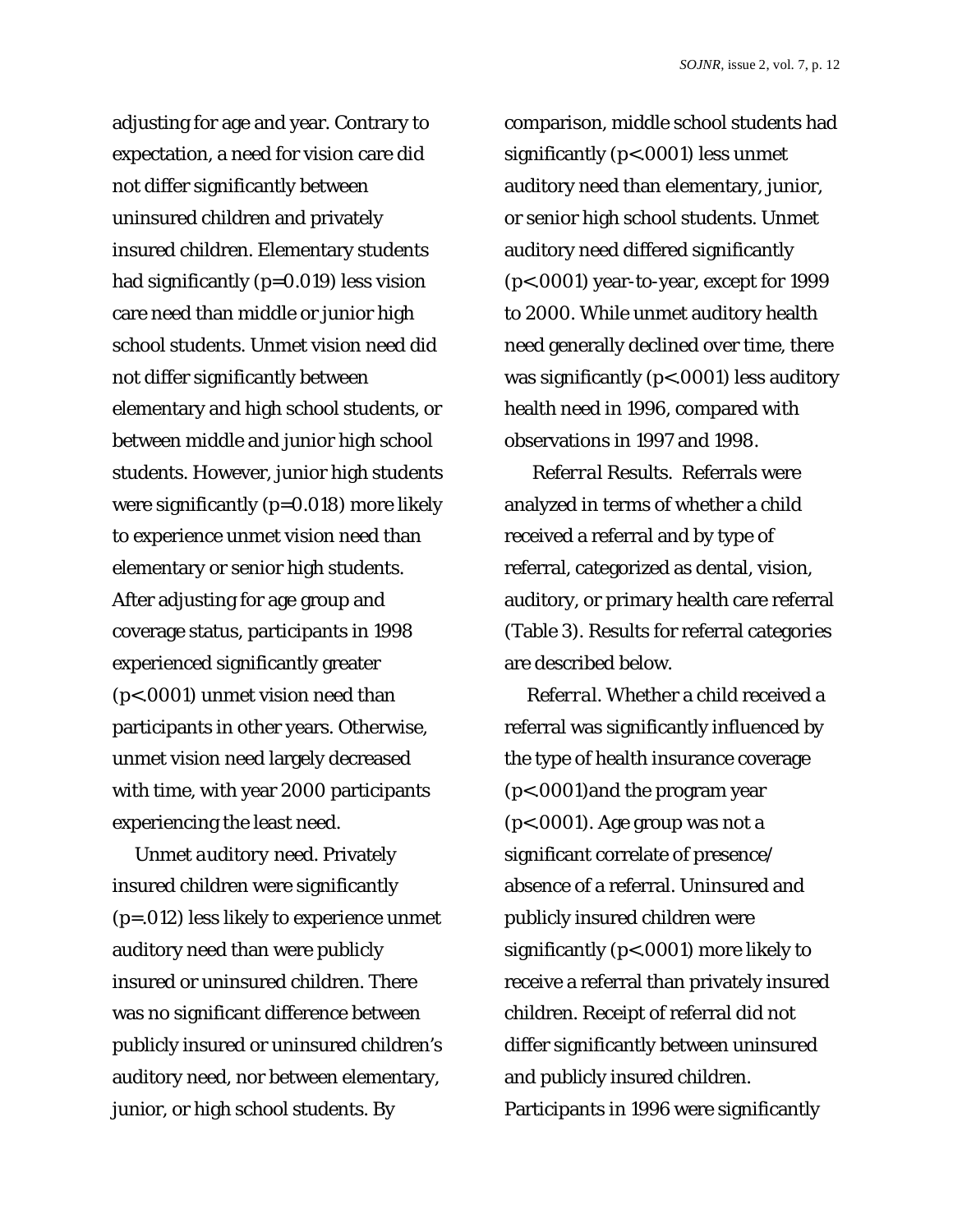(p<.0001) more likely than those in subsequent years to receive a referral. Participants in 1997 did not differ from those in 1999 or 2000, nor did 1999 participants differ from those in 2000 in the presence/absence of a referral.

 *Dental referrals.* Compared with privately insured children, uninsured and publicly insured children were significantly (p=.0002/uninsured; p<.0001/publicly) more likely to receive a dental referral. There was no significant difference between uninsured and publicly insured children. The likelihood of receiving a referral for dental care was generally higher among elementary students, decreasing as students got older (p<.0001). Dental referrals decreased significantly (p<.0001) from 1996 to 1998, with an upward trend in 1999 and 2000. While significant, (p<.0001) this increase remained lower than that in 1996. Participants in 1996 were nearly nine times more likely to receive a referral for dental care than in 1998.

 *Vision referrals.* Publicly insured children were more likely to receive a referral for vision care than were uninsured (p<.0001)or privately insured children (p<.0001). Vision care referrals did not differ significantly among

uninsured and privately insured children. Middle and junior high students were significantly (p<.0001) more likely than high school students to receive a referral for vision care. In contrast, elementary students were significantly (p=.0107) less likely to receive a referral for vision care than students in all other age groups. Receipt of a vision referral was significantly (p=.0007) less among 1997 participants, compared with participants from all other years. Participants in 1996 were significantly (p<.0001) more likely to receive a vision referral than those in 1997. However, vision referrals among participants in 1996 were not significantly different from those in 1998, 1999, or 2000. Additionally, there were no significant differences between participants from 1998, 1999, and 2000.

 *Auditory referrals.* Publicly insured children were significantly more likely than both uninsured and privately insured children to receive a referral for auditory care (p=.014). Generally, the likelihood of receiving a referral for auditory care increased as students got older, with students in older age groups significantly (p<.0001) more likely to receive a referral over students in younger age groups. Compared to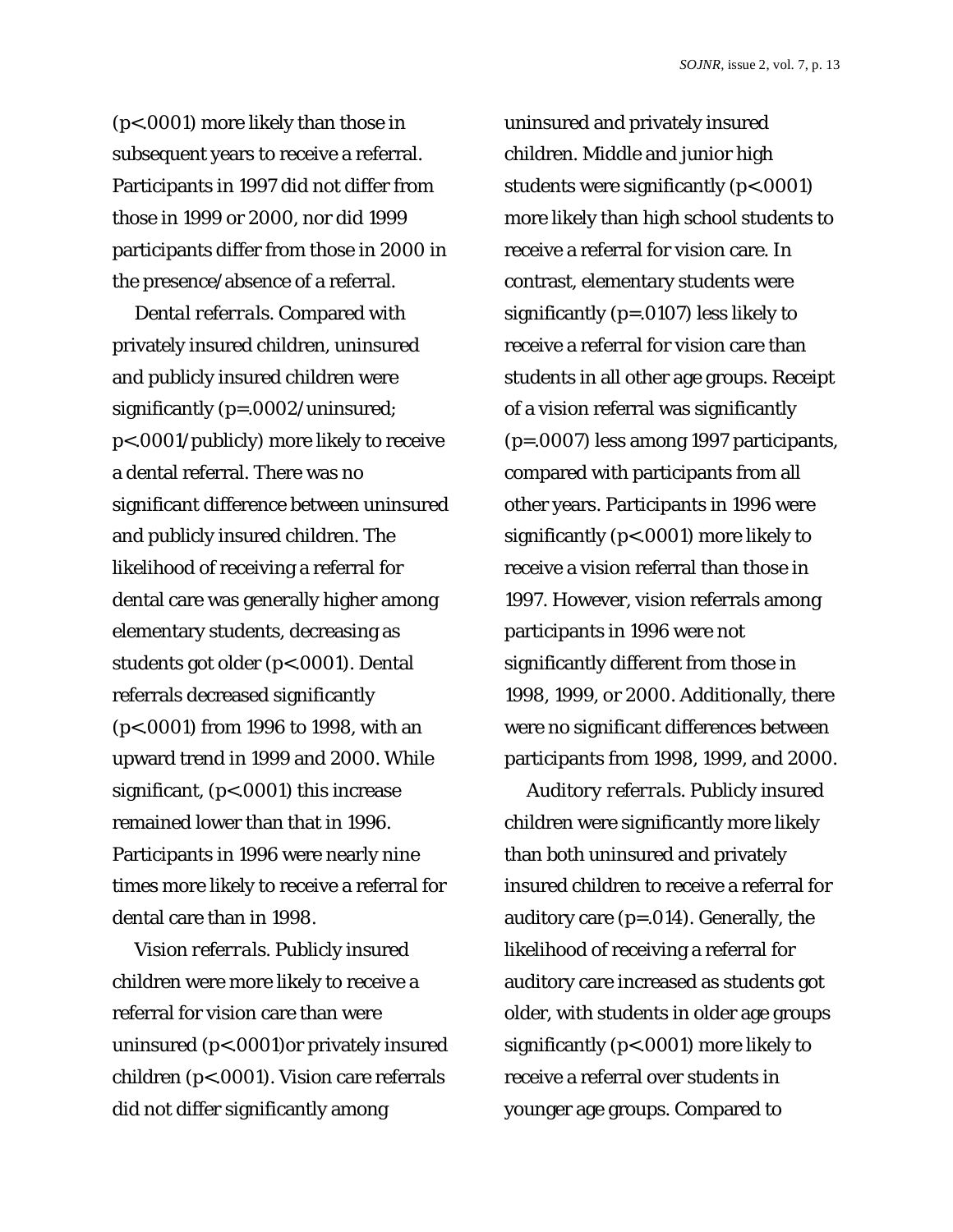participants in other years, participants in 1996 had a greater likelihood (p=.0007) of receiving a referral for auditory care. Participants in 1999 were significantly (p<.0001) less likely to receive a referral for auditory care than participants in other years.

 *Primary care referrals.* Uninsured and publicly insured children had a greater likelihood of receiving a referral compared with privately insured children (p<.0001). Elementary students had significantly (p=.002) more primary care referrals compared with students in middle, junior high, and senior high age group categories. Middle school students were more likely than junior high students to receive a primary care referral (p=.046). Otherwise, there were no significant differences among the remaining age group categories. Participants in 1996 were far less likely to receive a primary care referral compared with participants in other years (p<.0001). Conversely, participants in 1999 had a significantly (p<.0001) greater likelihood of receiving a referral for primary care compared with participants in other years.

#### **Discussion**

Uninsured rates among school

children participants were at their highest in 1996, declining gradually through 1998, and then stabilizing in remaining years at approximately 9% to 10%. Similarly, the results indicate that these rural Alabama children's health insurance coverage status, as well as type of health insurance coverage, across the five-year study period paralleled children's health insurance coverage trends nationally. Alabama's SCHIP (ALL Kids) program was implemented in the months following the 1998 health fairs, therefore, coverage status within this program was not evident until the 1999 data collection. Over the five-year study period, public health insurance coverage increased from 29.6% to 40.5% among school children. At the same time private health insurance coverage decreased from 54.2% in 1996 to 48.9% in 1999, then rose slightly in 2000 to 50.3%. Cunningham and Park**<sup>20</sup>** analyzed data from the 1996-1997 and 1998-1999 Community Tracking Study Household Surveys (CTS). Their study indicated that nationally, privately sponsored health insurance coverage among low-income children decreased from 47% to 42%, while reliance on publicly funded health insurance coverage increased from 34% to 39%.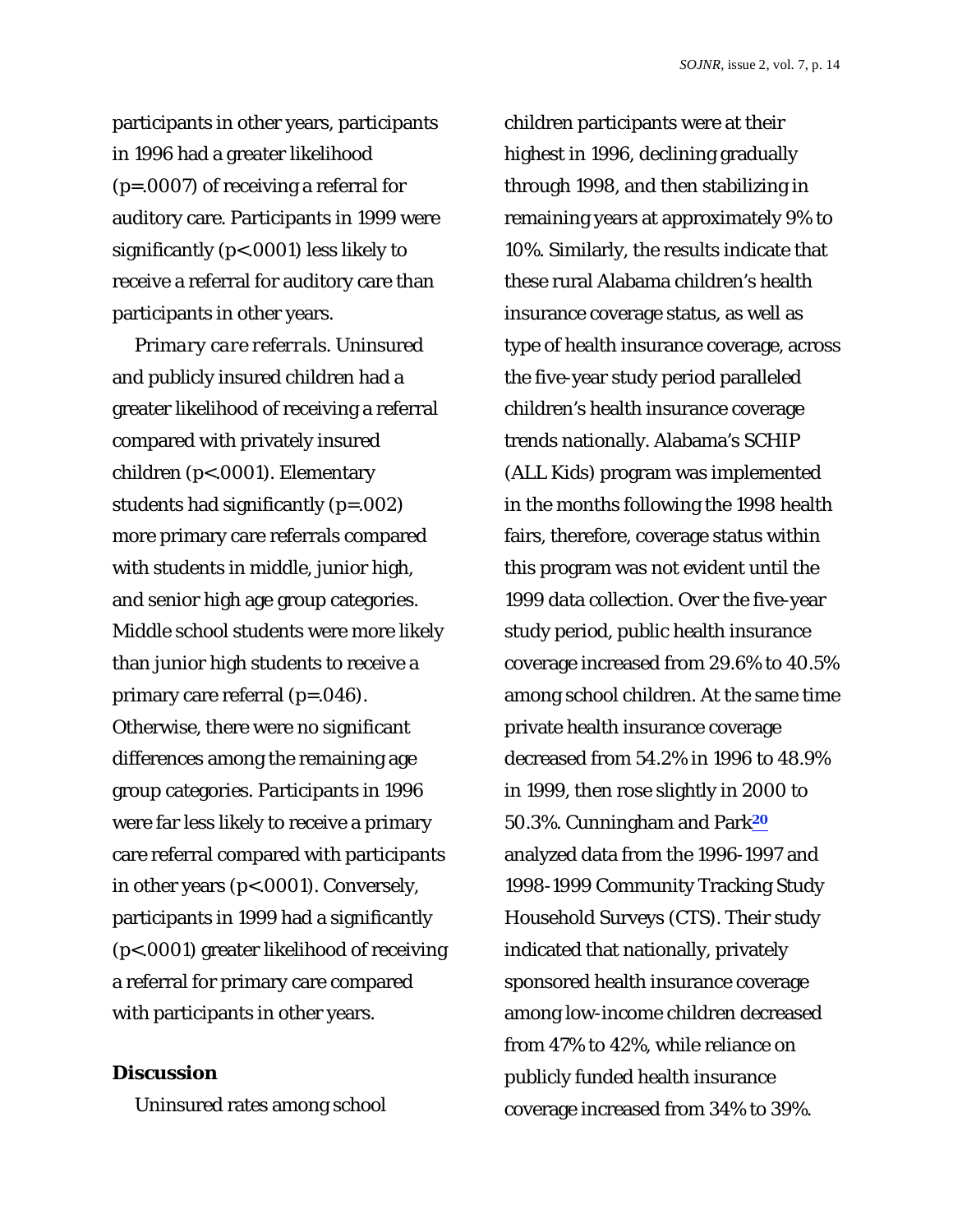Low-income children's uninsured rate did not change significantly over the time period. Rather, declines in private health insurance coverage programs, primarily employer-sponsored, were offset by increasing coverage in public health programs.**<sup>20</sup>**

 A high percentage of Bibb County families, especially families with children, live in financially challenging conditions that have a direct impact on children's health. According to the U.S. Census Bureau,**21** 14.9% of Bibb County families lived in poverty in 1999. Among families with children, the poverty rate increased to 24.4% of families with children below age 18, and 28.6% of families with children below age 5. Per capita income in Bibb County for 2000, according to the U.S. Census of Population and Housing,**22** was \$14,105, and, according to Alabama Kids Count,**15** median family income was \$37,230 in 2000. The Appalachian Regional Commission**23** ranks Bibb County as a distressed county based on low per capita income, and on high rates of poverty and unemployment. Sixty percent of students enrolled in the participating schools participated in the federal Free or Reduced Lunch Program.

 Unmet health needs, specifically dental and vision, are prevalent in K-12 rural children. Dental needs are identified as the number one unmet health need with cavities being the most significant problem. This finding is supported in the literature with cavities being recognized as one of the most chronic infectious diseases among children.**24** The CDC has found that 58% of all children by the age of 8 will experience tooth decay; this proportion will increase to 78% during adolescence.**24** Each year, approximately 51 million school hours are lost due to absenteeism resulting from dentalrelated illness.**25** The Alabama Rural Health Association has declared the state of Alabama in dental care crisis.**<sup>26</sup>** Uninsured and publicly insured children lack the access to dental care that privately insured children have attained. This is primarily due to insurance status, lack of dentists accepting public insurance, and the decrease in the numbers of dentists in rural counties. Subsequent to this study, the Alabama Medicaid Agency implemented a multidimensional outreach effort, *Smile Alabama*, targeting both providers and recipients. Early results of *Smile Alabama* suggest that their efforts are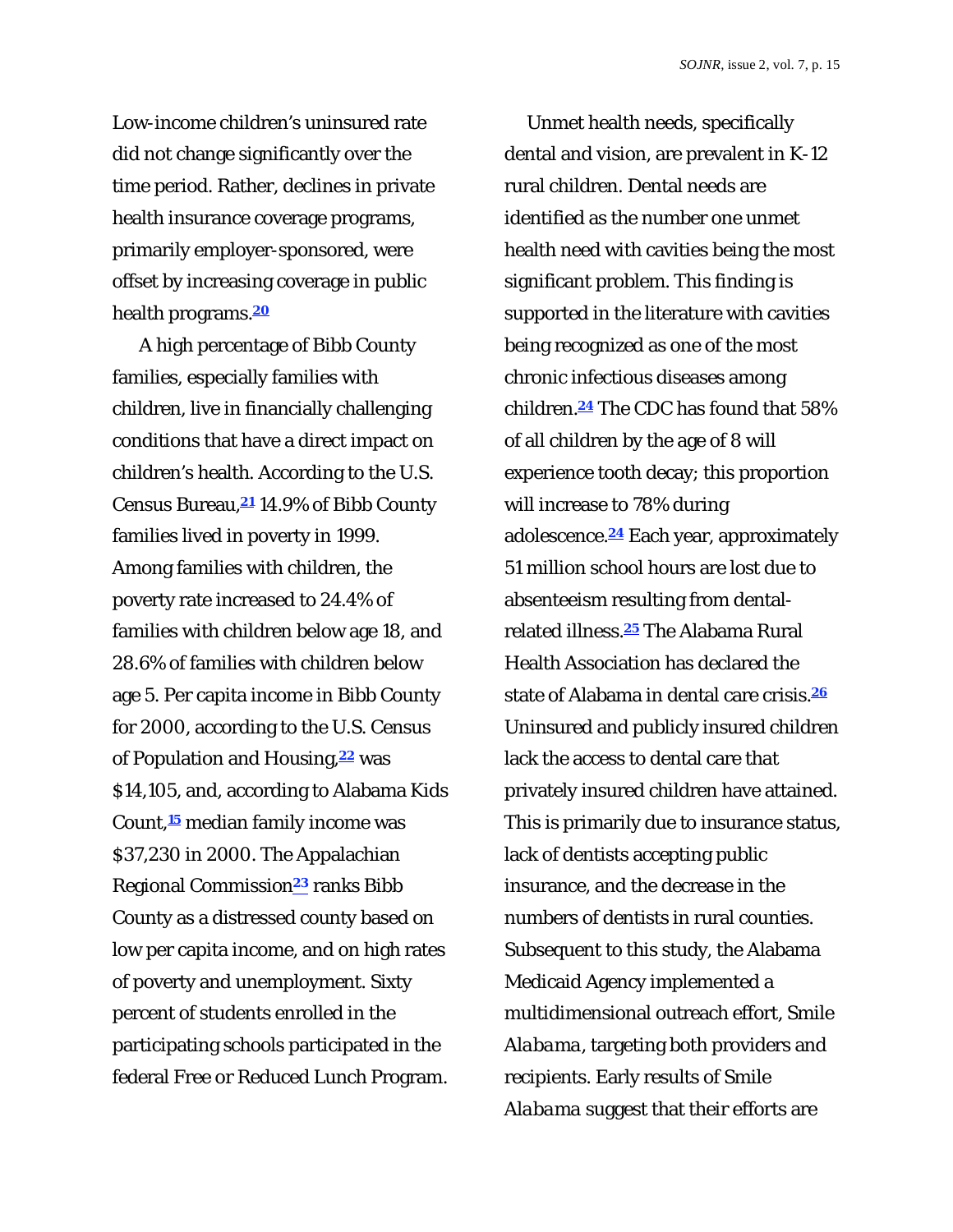working as indicated by both an increase in the number of Medicaid dental providers and service utilization.**<sup>27</sup>** These promising results suggest that Alabama may be able to decrease the dental care disparities among its children.

 Unmet vision needs are found to be more prevalent in publicly insured children than uninsured or privately insured. Uninsured and publicly insured children received more referrals for vision care than privately insured children. This would support previous research that uninsured children are three ti mes as likely to go without needed eyeglasses and vision care as compared to insured children.**<sup>6</sup>**

 Referrals are made to parents/ guardians of children for follow up care for conditions detected during health care screenings. The school nurse plays a very important role in the referral process. Referrals are made through telephone contact for more urgent findings, and otherwise by sending a referral form to parents/guardians noting problems detected. Contact information is provided to parents to obtain additional information, if needed, regarding other health fair findings pertaining to their child. Support is

offered to families, such as discussion of the child's health condition with the child's physician upon request, helping enroll the child in available health insurance sources for which the child is eligible, and other requests as needed. The school nurse also assumes responsibility for follow up with parents/guardians on significant conditions to ensure that needed care is obtained. While every effort is made to provide information and support to parents regarding the health condition, it is noted (as a limitation) that it is the parent/guardian responsibility to follow through on securing the needed care and treatment for the child. The school nurse, in collaboration with the school system, can impact rural school children's lives by developing interventions such as health promotion programs related to nutrition and exercise.

 Several other limitations were identified. The convenience sample targeted students enrolled in the public school system. Statistical research sampling techniques were not employed in the research design. Some biases may have existed between those children who participated and those who did not. It is presumed that non-participants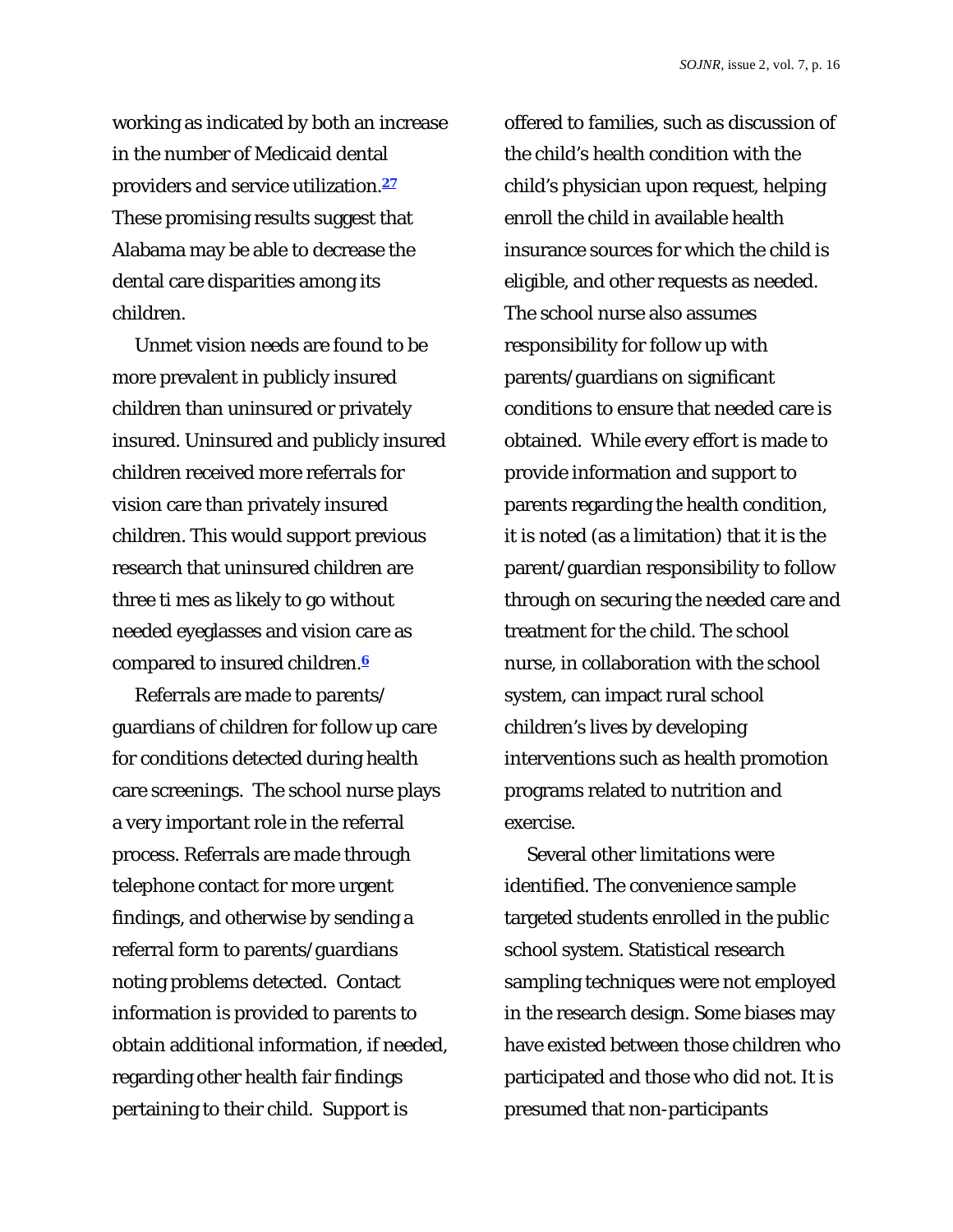represent a higher risk category of children, many of whom failed to return a permission form, were absent or in alternative school for disciplinary problems, or had moved or dropped out of school. Therefore, the observations of the unmet health needs were assumed to be underestimated.

 Health insurance coverage status was based on parental self report at a specific time and therefore, status could change between time of parent survey and actual onsite assessment. Type of insurance coverage was identified but specific details related to coverage benefits were not collected. Finally, the data collected was based on health screenings and was not meant to replace primary care.

 Based on the findings of the schoolbased screenings, the community organization has implemented many identified interventions. The community organization has applied for and received several grants for funding to support needed interventions. As a result of the findings related to childhood obesity, walking programs have been implemented as pilot programs in some schools and a Diabetes support group for families and children has been formed. Interventions to help alleviate the most pressing unmet health needs, such as dental and vision care, have been implemented. Health care professionals throughout the community such as nurses, nurse practitioners, physicians, dentists, and optometrists are instrumental in followup care based on referrals.

 In response to the awareness that families need help completing forms to enroll children in available insurance coverage sources, insurance enrollment fairs were set up as a support to families. A major focus of the community organization has been publicity of programs and efforts to increase awareness through the local newspaper and fliers sent home with children through schools.

 These interventions, and others which will be developed by the community in direct response to findings from school-based health screenings, will change the future for children and families in this rural Alabama community. It is only through interventions such as these, identified by the community, addressed by the community, owned by the, that the future and quality of life for generations to come will be impacted.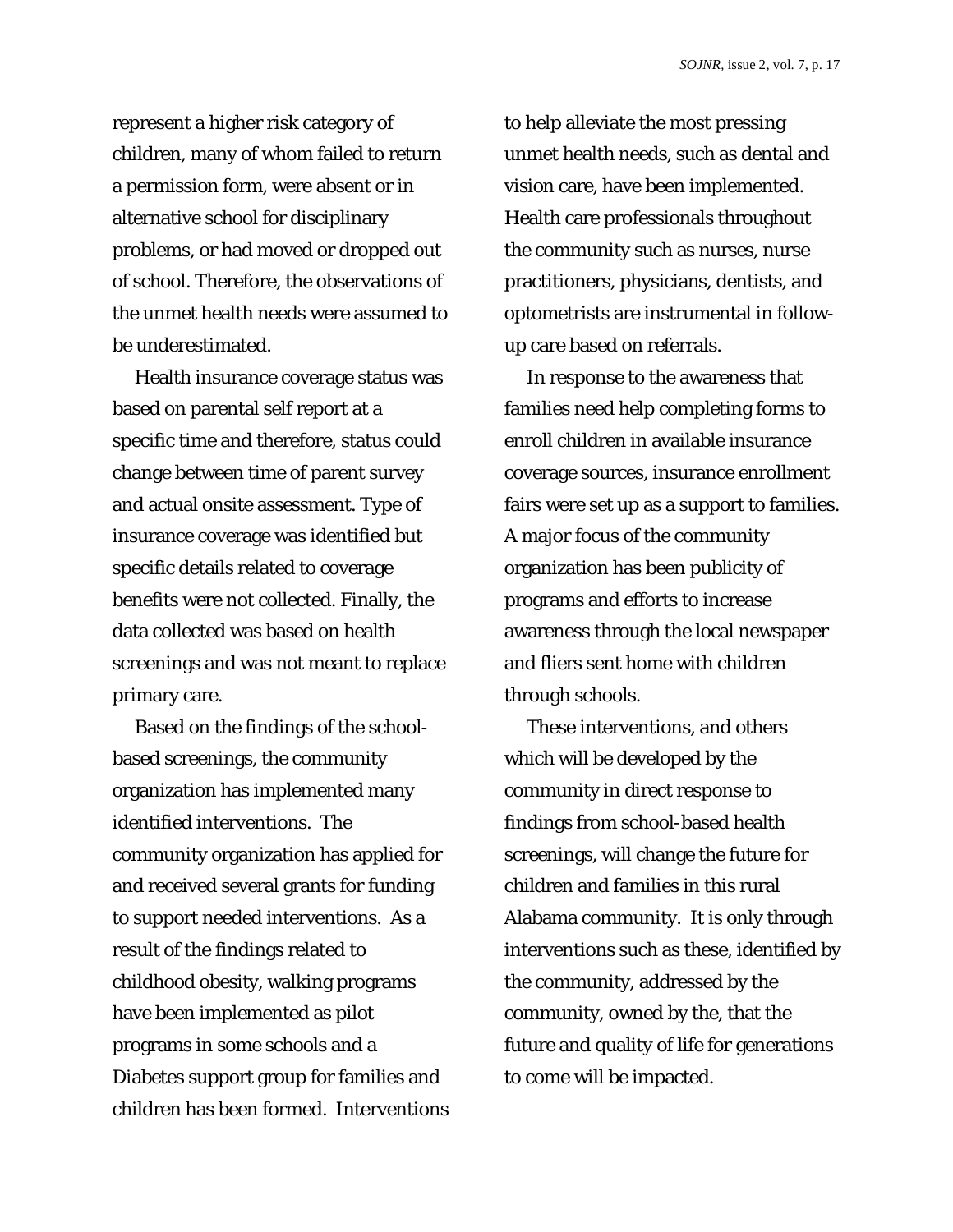It is clear that health insurance plays a significant role in having a child's overall health needs met. It also affects a child's approach to health care in the future. Many health behaviors practiced during childhood will carry over into adulthood. It is imperative that every effort be made to ensure children's access to health care and enrollment in

an insurance program. Approaches such as the one used in this study can serve to identify potential health needs, educate children regarding health promotion and prevention behaviors, and increase parents' knowledge regarding the availability of programs that may aid in access to health care and consistent utilization.

## **References**

- 1. Savage, G., Schwarz, R., & Campbell, K. (2000). International health care management: Investigating best practices around the globe. In J.D. Blair, M. D. Fottler, & G. T. Savage (Eds.), *Advances in health care management* (pp. 421-465). New York: JAI Press.
- 2. Oberlander, J. (2002). The US health care system: On a road to nowhere. *Canadian Medical Association Journal*, *167*(2), 163.
- 3. Moon, Z., Farmer, F., Tilford, J., & Kelleher, K. (2003). Dental disadvantage among the disadvantaged: Double jeopardy for rural school children. *Journal of School Health*, *73*(6), 242-244.
- 4 Barnett, A., & Mayer, G. (2003). Filling student's dental needs. *Education Digest*, *68*(2), 58-61.
- 5. Newacheck, P., Hughes, D., Hung, Y., Wong, S., & Stoddard, J. (2000). The unmet health needs of America's children. *Pediatrics*, *105,* 989-997.
- 6. Pollack, R., Fish-Parcham, C., & Hoenig, B. (1997). Unmet needs: The large differences in health care between uninsured and insured children. *Families USA*, Retrieved July 1, 2001, from <http://www.familiesusa.org/resources/publications/reports/unmet-needs.html>
- 7. Newacheck, P., Brindis, C., Cart, C., Marchi, K., & Irwin, C. (1999). Adolescent health insurance coverage: Recent changes and access to care. *Pediatrics, 104*, 95- 202.
- 8 Holl, J., Szilagyi, P., Rodewald, L., Byrd, R., & Weitzman, M. (1995). Profile of uninsured children in the United States. *Archives of Pediatrics & Adolescent Medicine*, *149*, 398-406.
- 9. Peterson, J., Niessen, L., & Lopez, G. (1999). Texas public school nurses assessment of children's oral health status. *Journal of School Health*, *69,* 69-72.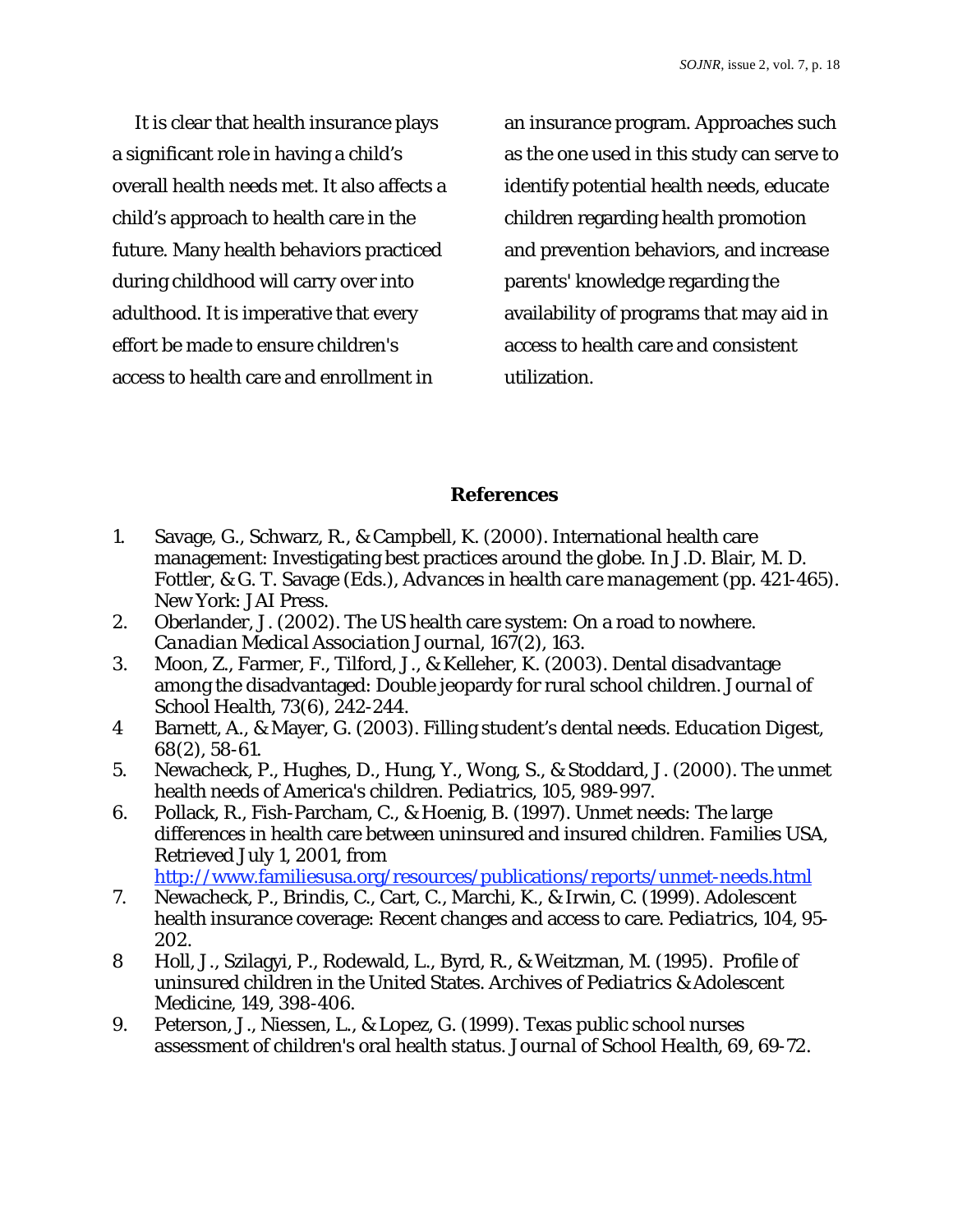- 10. McCormick, M., Kass, B., Elixhauser, A., Thompson, J., & Simpson, L. (1999). Annual report on access to and utilization of health care for children and youth in the United States. *Pediatrics, 105*, 219-230.
- 11. Carter, T., Adams, M., Judd, A., Leeper, J., Wang, L.& Yu, J. (2003). Longitudinal analysis of rural children's health insurance status, access, and utilization of health services and unmet health care needs. *Journal of Rural Health*, *19*, 511-513.
- 12. Esser-Stuart, J.E., Judd, A. H., Palmer, T. M., & Wheat, J. R. (1999). The Bibb County Child Caring Foundation (BCCCF): A story that needs to be shared. In T. R. Chibucos, & R. M. Lerner (Eds.), *Serving children and families through community-university partnerships: Success stories* (pp. 21-25 ). Boston, MA: Kluwer Academic Publishers.
- 13. Aday, L. & Anderson, R. (1974). A framework for the study of access to medical care. *Health Services Research*, *9*(3), 208-220.
- 14. Ryan, S., Riley, A., Kang, M., & Starfield, B. (2001). The effects of regular source of care and health need on medical care use among rural adolescents. *Achieves of Pediatric and Adolescent Medicine*, *155*, 184-190.
- 15. Holkup P., Tripp-Reimer T., Salois E. &, Weinert C.(2004). Community-based participatory research. *Advances in Nursing Science*, *27*(3),162.
- 16. Israel B., Eng E., Schulz A., & Parker E. (Eds.). (2005). *Methods in communitybased participatory research for health.* San Francisco: Jossey-Bass.
- 17. Israel B., Schulz A., Parker E., Becker A. (2001). Community-based participatory research: Policy recommendations for promoting a partnership approach in health research. *Education for Health: Change in Learning & Practice,14*(2),182.
- 18. Alabama Kids Count 2002 Data Book Voices for Alabama's children [Data Book]. Montgomery, AL: Alabama Kids Count. Retrieved May 1, 2004, from <http://www.alavoices.org>
- 19. Annie E. Casey Foundation 2004 Kids Count. [Data Book]. Retrieved October 22, 2004, from [http://www.aecf.org/kidscount/databook/pdfs\\_e/def\\_data\\_e.pdf](http://www.aecf.org/kidscount/databook/pdfs_e/def_data_e.pdf)
- 20. Cunningham, P., & Park, M. (2000). Recent trends in children's health insurance coverage: No gains for low-income children. *Center for Studying Health System Change*, *29*, 1-5. Retrieved May 18, 2004, from http://www.hschange.org/CONTENT/42/42.pdf
- 21. U.S. Census Bureau. (n.d.). State and county quick facts. *Alabama quick facts: Bibb County*. Retrieved May 1, 2004, from <http://quickfacts.census.gov/qfd/states/01/01007.html>
- 22. U.S. Census of Population and Housing. (2000). Summary population and housing characteristics Alabama (PHC-1-2). Washington: Government Printing Office, June, 2002. Retrieved May 1, 2004, from <http://www.census.gov/prod/cen2000/phc-1-2.pdf>
- 23. Appalachian Regional Commission. (2003). State of Alabama Appalachian development plan. Alabama Department of Economic and Community Affairs. Retrieved May 1, 2004, from [http://www.adeca.alabama.gov/Appalachian%20Regional%20Commissio/Docum](http://www.adeca.alabama.gov/Appalachian%20Regional%20Commissio/Document%20Library/06AL_ARC_Plan_Final.pdf) ent%20Library/06AL\_ARC\_Plan\_Final.pdf
- 24. Centers for Disease Control and Prevention. (2002). Children's oral health. National center for chronic disease prevention and health promotion: Oral health